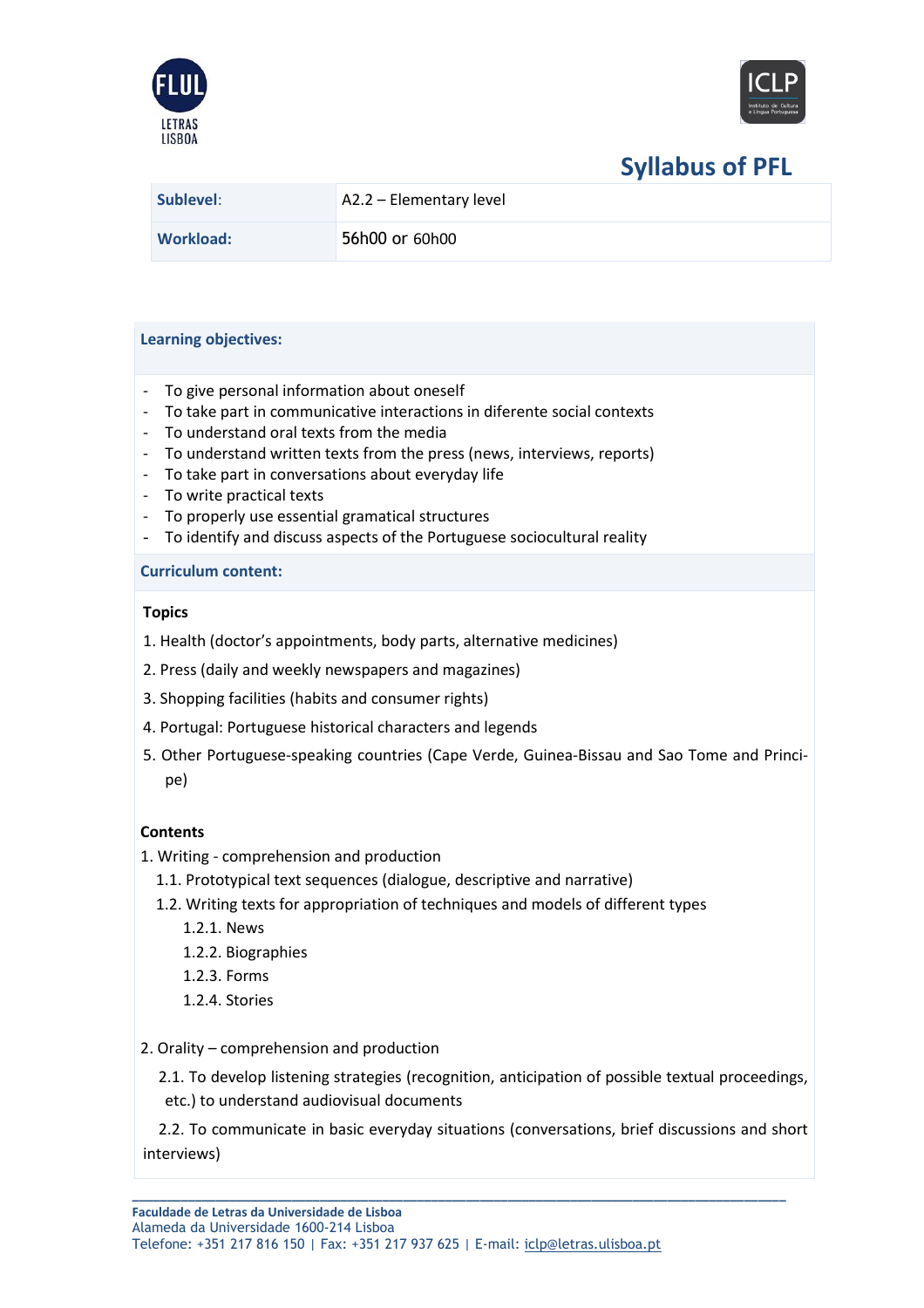2.2.1. To train pronunciation and prosody

2.2.2. To use known vocabulary and to search for new lexicon

2.2.3. To use simple syntactic structures

2.2.4. To adapt production to different situations of everyday communication

3. Grammar

3.1. Formal relations between words (denotative and connotative use)

3.2. Nominal, adjectival and verbal inflection

3.2.1. Noun (prefixes and suffixes, subclasses)

3.2.2. Determiners (definite and indefinite articles, demonstratives, possessives and interrogatives)

3.2.3. Adjective (revisions of the degrees)

3.2.4. Pronouns (personal indirect and direct objects, demonstratives, possessives, reflexes, and relative pronouns)

3.2.5. Quantifiers (numerals, interrogatives and relatives)

3.2.6. Verb

3.2.6.1. Conjugation (regular and irregular)

3.2.6.2. Moods and tense (Indicative: Pas perfect and compound past perfect, double past participles; gerund)

3.2.6.3. Periphrastic construction

3.2.7. Adverb (affirmation, doubt, exclusion, inclusion, intensification, interrogative, place, manner, negation, time, , and relative adverb )

3.2.8. Preposition (movement, place, time, medium and causes)

3.2.9. Conjunctions (Coordination: adversative, explanatory and conclusive; subordination: causal, temporal, completive and relative)

3. 4. Sentences

3.4.1. Word order

3.4.2. Types and forms

3.5. Speech playback (direct vs. indirect speech/reported speech)

#### **Resources:**

1. Support material:

The visual and audiovisual material to be used in classes will be made available by the teacher throughout the course.

## 2. Complementary support material:

ARRUDA, Lígia. (2014)*. Gramática de Português Língua Não Materna*. Porto: Porto Editora. COIMBRA, Olga & COIMBRA, Isabel. (2011). *Gramática Ativa 1*. Lisboa: Lidel.

COELHO, Luísa & OLIVEIRA, Carla (2008). *Aprender Português 1 - Compreensão Oral*. Porto: Texto Editores.

DIAS, Helena Marques & CALADO, Pedro Salinas (2011). *Vamos contar histórias*. Lisboa: Lidel.